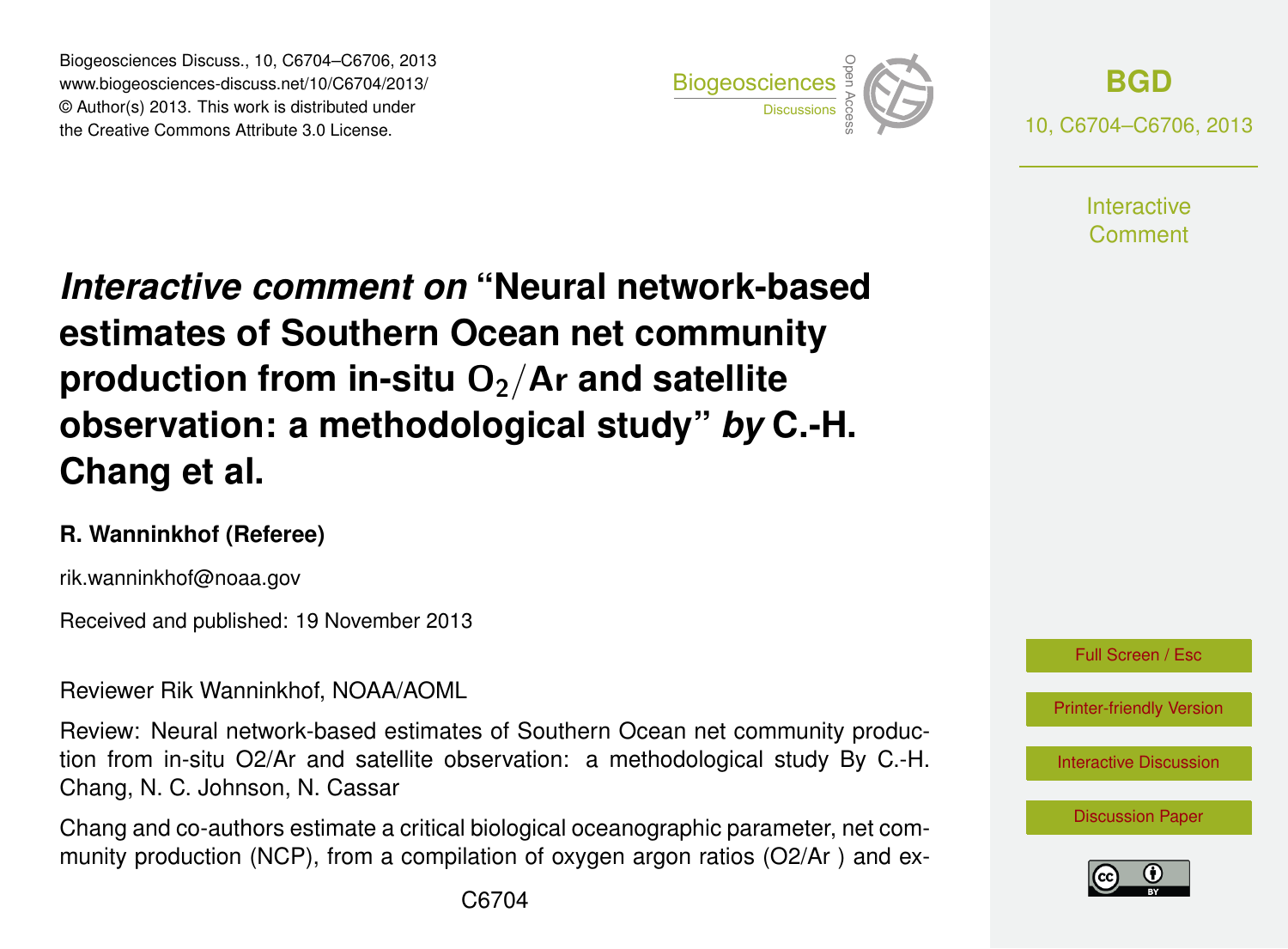trapolation over the Southern Ocean domain using a neural network technique. They do a good job explaining the technique. They provide a comprehensive error analysis and do a nice comparison of other estimates on basin to local scales. The paper is wellwritten with good grammar and syntax. There are no major issues and the manuscript can be accepted after consideration of the following minor comments.

General: -Describe briefly how POC fields are determined. My impression is that the [remote sensing] techniques to do so are fairly rudimentary and subject to large uncertainty. -Since the estimates are for time scales on the order of a month the magnitudes could be expressed as mol/m2/mo rather than mmol/m2/day. However, daily values are often presented and it would require quite a bit of editing so probably not worth it.  $-It$  is not always clear if the entire SO is discussed  $(> 30 S)$  or only the southern part (> 50 S) (see some examples below). - As stated, the mixed layer depth is a critical parameter. A few words on differences between the ARGO derived depths and model derived depths (used) might be appropriate as many models reproduce the MLD rather poorly. - There should be mention that some of the predictor variables (e.g. Sea surface height, SSH) are smoothed due to 10(?) day repeat orbit.

Specific comments: Page 16937 line 19: "In addition, because the biological pump is the main mechanism that drives atmospheric CO2 into the ocean". As I recall the solubility and biological pumps are about equal in magnitude on large scale. Page 16937 line 25: Why is only the region south of 50 S discussed here? Page 16942 line 15: The sea-air flux is much smaller than the NCP again refuting the suggestion that the biological pump is the main mechanism of CO2 uptake. Page 16943 line 1: Sign convention, commonly fluxes into the ocean are listed as negative "-" Page 16943 section 5: It would improve readability if discussion and conclusions were clearly separated. They are intermingled. All tables: it is unclear why the 95 % CI is asymmetric around the mean (?) in this study Table 2. Again unclear why only >50 S is used. Figure 1b. I would cut off the distribution at 250 mmol to better distinguish the distribution of the majority of the data . Also convert mmol O2 to mmol C as that is used throughout .

## **[BGD](http://www.biogeosciences-discuss.net)**

10, C6704–C6706, 2013

**Interactive** Comment



[Printer-friendly Version](http://www.biogeosciences-discuss.net/10/C6704/2013/bgd-10-C6704-2013-print.pdf)

[Interactive Discussion](http://www.biogeosciences-discuss.net/10/16923/2013/bgd-10-16923-2013-discussion.html)

[Discussion Paper](http://www.biogeosciences-discuss.net/10/16923/2013/bgd-10-16923-2013.pdf)